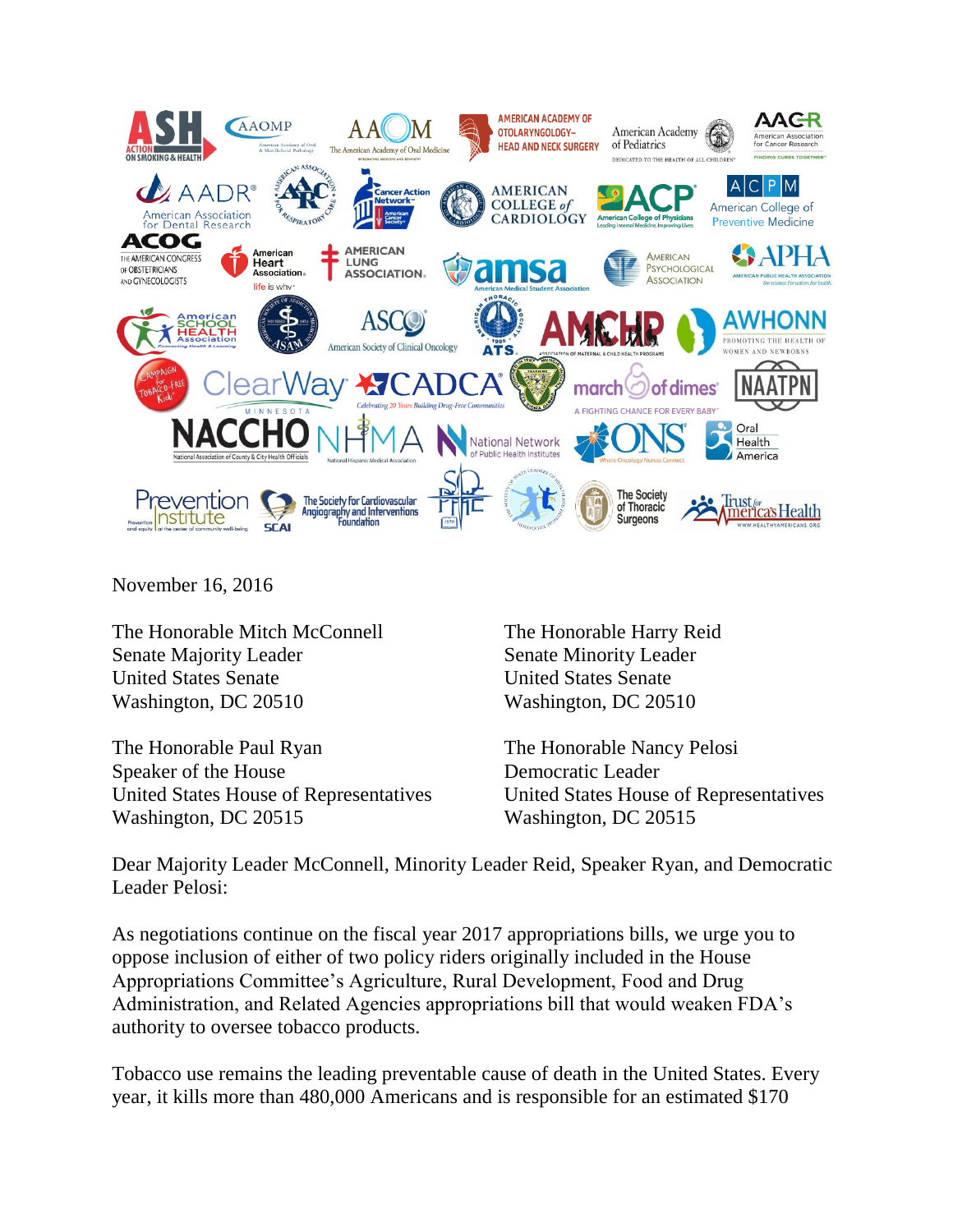billion in health care costs. Nearly 60 percent of these health care costs are paid by government programs such as Medicare and Medicaid.

Just this May, FDA took an important step to protect children and public health by issuing a final rule that will enable the agency to begin to oversee cigars, e-cigarettes, and other tobacco products that had previously been outside of FDA's authority. The need for FDA oversight of these products could not be clearer. There has been an alarming increase in youth use of e- cigarettes with 16 percent of high school students currently using e-cigarettes. In addition, high school boys now smoke cigars at a slightly higher rate than cigarettes – 14 percent for cigars and 11.8 percent for cigarettes. The final rule will enable FDA, for the first time, to oversee the manufacturing, marketing, and sale of these products, providing the agency with new tools to address the problem of three million middle and high school students using e-cigarettes and 1.4 million using cigars.

One of the House riders seeks to completely exclude "large and premium cigars" from FDA oversight. During consideration of the rule, FDA specifically examined whether these so-called premium cigars should be excluded from FDA oversight and concluded that there was no appropriate public health justification for doing so. FDA's scientific review found that all cigars pose serious negative health risks, including about 9,000 premature deaths a year, and that all cigars are potentially addictive. We are also concerned that the rider defines "large and premium cigars" so broadly that it creates a loophole that invites tobacco companies to modify their products to qualify for this exemption – a loophole that tobacco companies will surely exploit to exempt some cheap, machine-made, flavored cigars that appeal to youth.

The second House provision would change the so-called "grandfather date" in order to exempt e-cigarettes, cigars, and other tobacco products now on the market from an important FDA product review requirement. It would change current law so that manufacturers of these products are no longer required to provide information to the FDA and undergo a scientific review of the risks to public health of new tobacco products, which are defined as products introduced to the market after February 15, 2007. Changing this date would significantly weaken FDA's ability to take prompt action to protect children from thousands of fruit- and candy-flavored e-cigarettes and cigars, including products in flavors such as cotton candy, gummy bear and fruit punch that clearly appeal to kids.

As you finalize appropriations legislation for fiscal year 2017, we urge you to protect kids and reduce tobacco-caused disease by rejecting efforts to weaken FDA's final rule on e-cigarettes and cigars.

Sincerely,